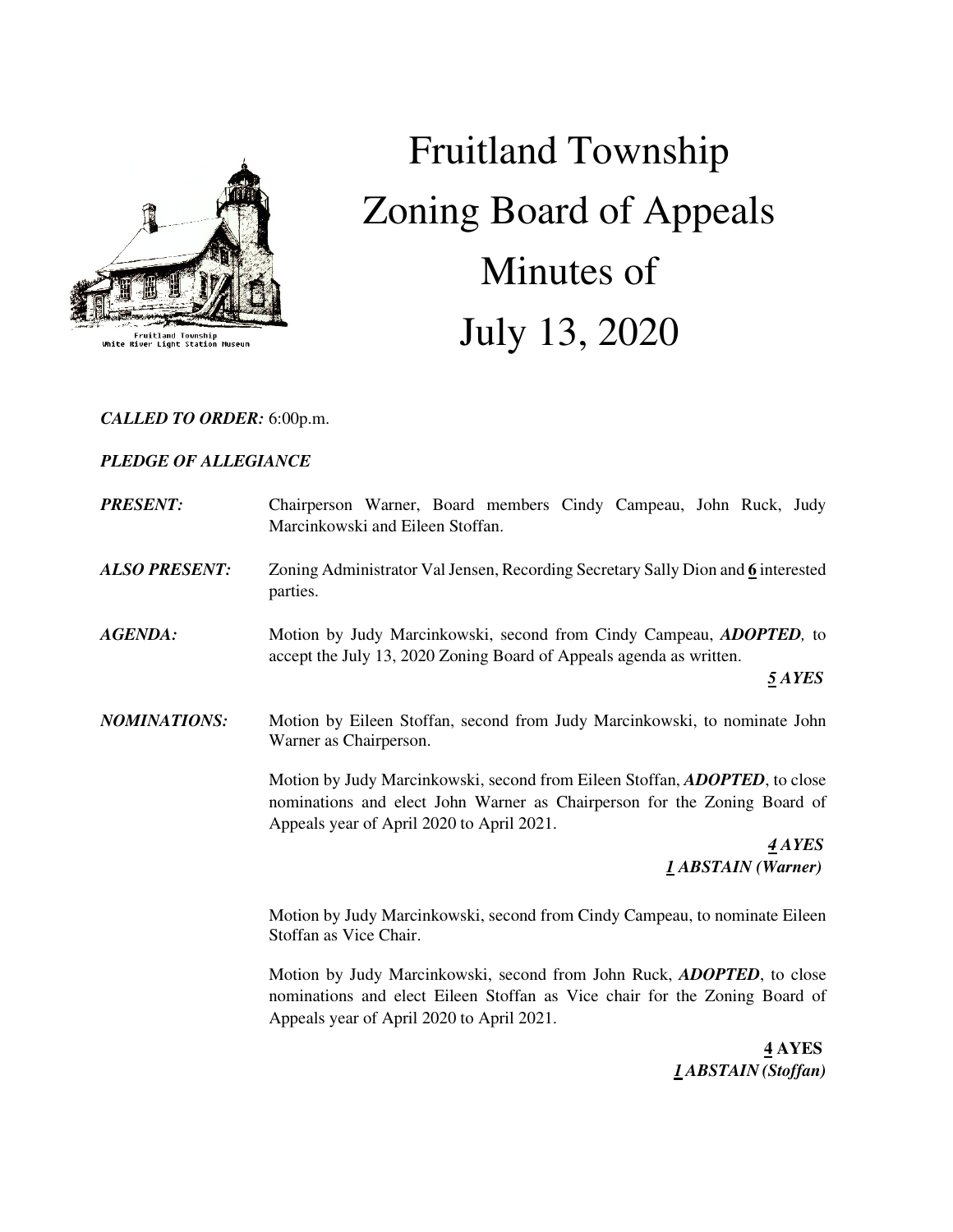Motion by Judy Marcinkowski, second from Eileen Stoffan, to nominate Cindy Campeau as Secretary.

 Motion by Eileen Stoffan, second from Judy Marcinkowksi, *ADOPTED*, to close nominations and elect Cindy Campeau as Secretary for the Zoning Board of Appeals year of April 2020 to April 2021.

 *4 AYES 1 ABSTAIN (Campeau)* 

*MINUTES:* Motion by Eileen Stoffan, second from Judy Marcinkowski, *ADOPTED*, to accept the September 9, 2019 meeting minutes as written.

*5 AYES* 

Chairperson Warner explained the purpose and function of the Zoning Board of Appeals.

#### *Vacant – Duck Lake Road 61-06-119-100-0008-00*

**Applicants Craig M. and David W. Kobza, 4492 Mercantile Avenue, Naples, Florida 34104,** 1)

appealing the denial of the Zoning Administrator's February 12, 2020 decision. The February 12, 2020 Zoning Administrator's decision denies approval to divide the above listed parcel to create (2) new lots 85' (feet) in width in the Inland Lake District. 2) Variance from Article III General Provisions; Section 3.01 Required Area states; No lot or lots in common ownership and no yard, parking area, or other space shall be so divided, altered or reduced as to make such area or dimension less than the minimum required under this Ordinance … 3) Variance from Article VIIIa Inland Lakes District; Section 8.02a Site Development Standards 1. Minimum Lot Width is required to be One Hundred (100) feet **(pursuant to section 19.03(C) of the Zoning Ordinance).** 

## *Public Hearing Open 6:10 p.m.*

#### *Correspondence*

1. Michael P. Jacobs, 5810 Duck Lake Road, **supports**.

Board Member Ruck stated he does not feel this application was filled out correctly, he would like to see the applicant revise/amend the application to request a variance, not the denial of Zoning Administrators decision.

Zoning Administrator Jensen stated if approval is given by the Board of Zoning Appeals for a less wide than required the applicant still has to go before the Planning Commission to request a 4:1 Width to Depth Ratio waiver. He believed all along it should have been a variance request.

Board Member Stoffan states she feels like this is a Planning Commission issue. She does not feel the Board of Zoning Appeals should approve making two (2) non-conforming lots out of a conforming lot.

Victoria Kobza stated they did not seek Attorney advice; they went according to what Zoning Administrator Jensen said.

Board Member Ruck stated again the Board of Zoning Appeals can not rule on a Land Division determination and he doesn't feel it would need to be republished to rule on as a variance.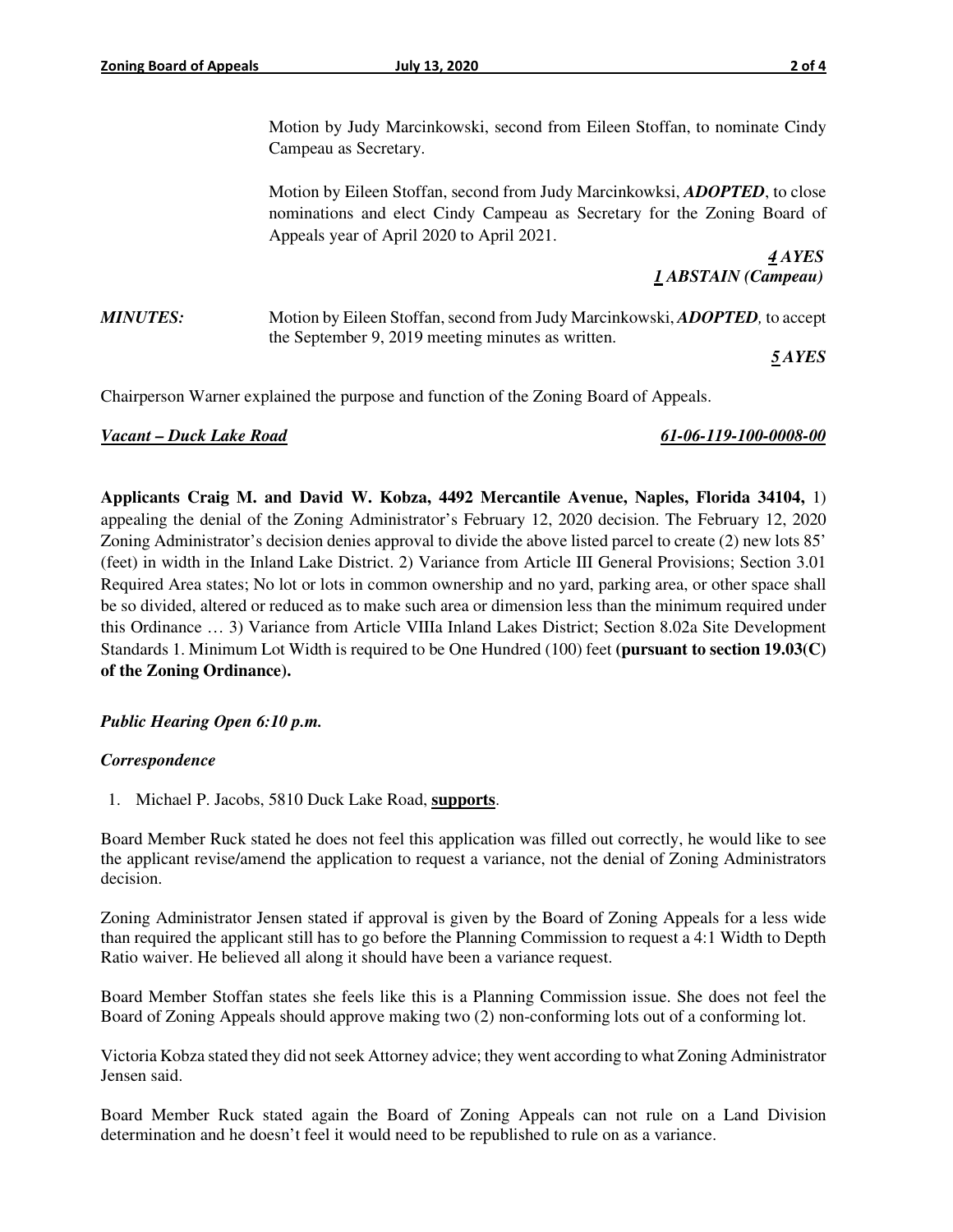Craig Kobza stated they do not want to wait, however, wants to do things right.

Victoria Kobza stated that width is the only issue.

Zoning Administrator Jensen advised because of the slopes if the division is approved, they also need the 4:1 Width to Depth waiver from the Planning Commission, however, it must meet the requirements within Article III, Section 3.25 Maximum Width to Depth Ratio.

Craig Kobza stated he doesn't want Zoning Administrator Jensen's decision ruled on. They never thought he didn't know what he was talking about.

Board Member Stoffan stated again she doesn't feel they can approve this.

Board Member Ruck stated the variance can be dealt with if the application is revised/amended.

After brief discussion consensus was a vote should be taken for the application to be revised/amended.

Motion by John Ruck, *FAILED*, due to lack of support, to amend at this hearing the Fruitland Township Zoning Application dated April 13, 2020 in order to withdraw the appeal of the Zoning Administrator's decision in connection with the Land Division Ordinance and to formally request a variance to comply with the substance of the original application.

## **PUBLIC COMMENT**

**1.** Joseph Grochowalski, 5770 Duck Lake Road, is a neighbor to this vacant property, he feels his notice is a request for a variance, he is not understanding why this is taking so long. Why not rule on the Zoning Administrator's decision and then rule on the variance(s).

The question was asked if the variance is approved will they have to apply for another application for Land Division. Zoning Administrator Jensen advised, no.

Zoning Administrator Jensen stated if this is approved, he would have to deny a Zoning Compliance for new home because this would be a non-conforming lot. This is because the lot is being created after the existing Ordinance was adopted. Only Lots of Record parcels created prior to existing Ordinance can be approved if they meet the Site Development Standards.

David Kobza stated they have been trying to sell this lot for six (6) years, they have lowered price, still not selling, people are requesting a smaller lot. The family has owned for 52 years. They feel they would be helping the Township by creating 2 lots bringing more taxes.

Craig Kobza reiterated family has owned for 52 years and that their Father got sick and was put in Nursing Home. Paying taxes on a non-selling property, trying to sell for six (6) years with zero (0) offers because people are saying it is to big is not good. He said they need money to take care of their Dad's wife.

**2.** Tim Langland, 6285 South Shore Drive, stated they have similar issue, stated some lots were divided. Does the Master Plan show for single family houses? How did Erdman's get approval? What is the intent of the Inland Lake District?

Zoning Administrator Jensen stated the 2006 Planning Zoning Enabling Act drives the Master Plan and the Zoning Ordinance is the tool for enforcement.